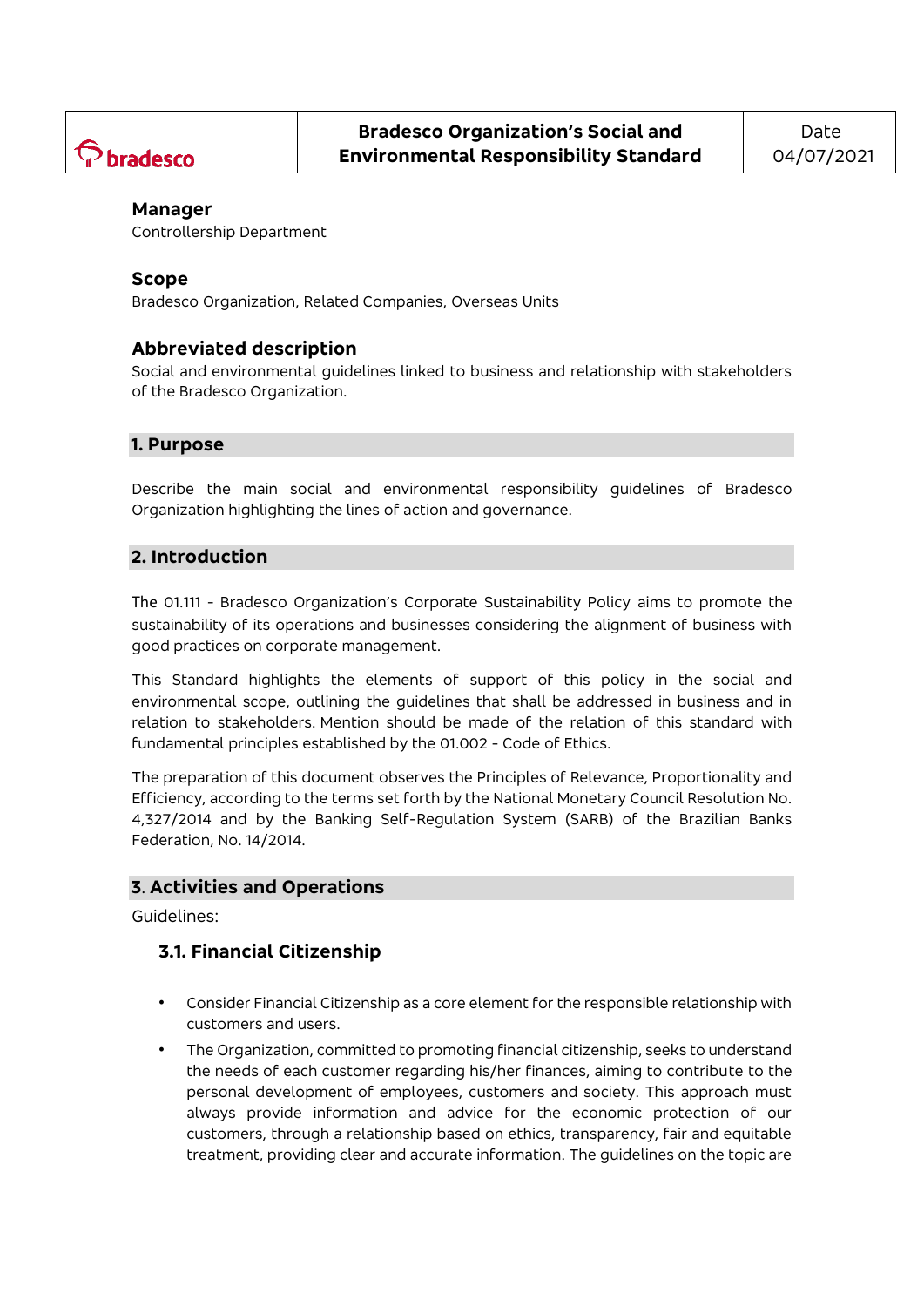expressed in 01.807 - [Institutional Policy on Relationship with Customers and Users](http://portalnormaslive.net.bradesco.com.br/portal/site/Normativo/menuitem.c93098df5f02e2531444144483208a0c/?vgnextoid=cb992359ed0af510VgnVCM1000000316de0aRCRD&vgnextchannel=b1874d04de041310VgnVCM1000003c0ac10aRCRD&vgnextfmt=default) and 05.1201 - [Institutional Standard on Relationship with Customers and Users.](http://portalnormaslive.net.bradesco.com.br/portal/site/Normativo/menuitem.812b0d7f582641110563056383208a0c/?vgnextoid=10ba2359ed0af510VgnVCM1000000316de0aRCRD&vgnextchannel=e7b9bd7d2034b510VgnVCM1000000316de0aRCRD&vgnextfmt=default)

• Continuously foster financial education for our customers, employees and the general audience, through educational activities and the provision of information and financial guidance on products and services appropriate to the profile of customers and users.

# **3.2. Products and Services**

- Adopt social and environmental responsibility and sustainability criteria in the processes of development, review and trading of products and services.
- Identify business opportunities that promote positive impacts on individuals, society and the environment.
- Ensure the provision of clear and accurate information to customers and users of products and services, as established in 05.1201 - Institutional Standard on Relationship with Customers and Users.

# **3.3. Social and environmental risks**

- Control Bradesco Organization's exposure to the social and environmental risks in loan operations, guarantees, investments and relationship with suppliers, by identifying, assessing, classifying, monitoring, and mitigating the social and environmental risks.
- Apply specific mechanisms and criteria for risk evaluation by prioritizing activities and operations with the greatest potential to cause social and environmental damage pursuant to 05.403 - Social and Environmental Risk Standard.
- Manage social and environmental risk in the Organization in an integrated manner with other relevant types of risk.
- Adopt preventive measures for opening accounts and contracting loan operations to individuals or companies that are proven to be involved with the use of slave-like labor, child labor, or criminal exploitation of prostitution, including children. The impediment will be automatic for the people that appear in the "Register of Employers who have submitted workers to conditions analogous to slavery" published and updated by the Ministry of Economy ("Dirty List"). Situations of judicial condemnation, at least in Higher Courts, captured by means of news must go through analysis of indications of irregularity and resolution of framing, following the governance provided for in the Social and Environmental Risk Procedures Manual.

## **3.4. Social and Environmental Management in Activities**

- Identify and manage the social and environmental impacts of the Organization's activities through the implementation of criteria and management processes, monitoring and reporting results.
- Manage and mitigate environmental impacts and the use of natural resources by the Organization, promoting eco-efficiency in processes and offsetting greenhouse gas emissions resulting from operations.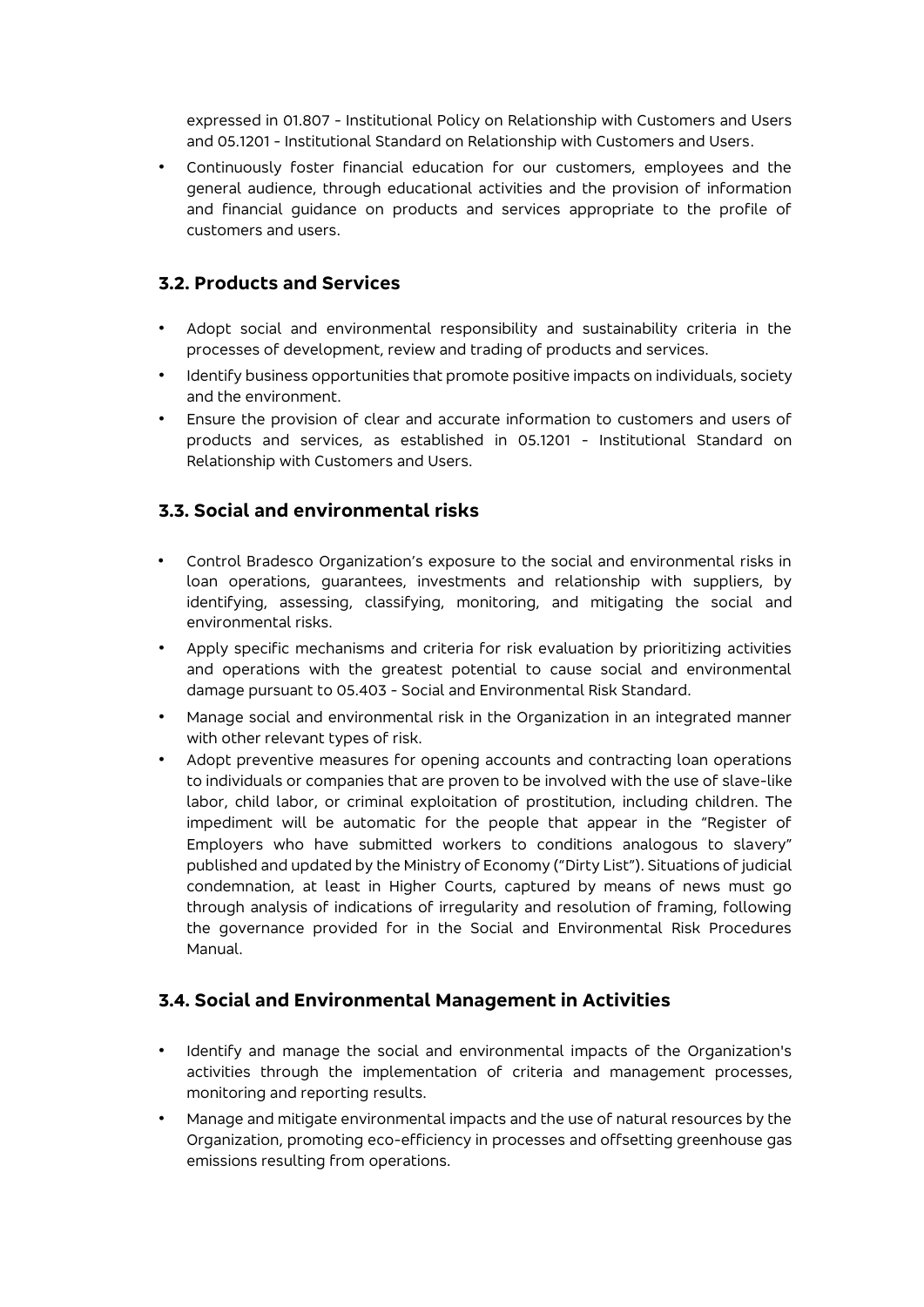- Minimize environmental impacts and promote efficiency in the consumption of natural and material resources, including generation of waste, effluents and mitigation and adaptation to the effects of climate change.
- Manage and mitigate the social impacts of the Organization's activities and operations, seeking to protect and respect human rights, as established in the Standard 01.037 - [Corporate Social Responsibility Management System](https://portalnormaslive.net.bradesco.com.br/portal/site/Normativo/menuitem.c93098df5f02e2531444144483208a0c/?vgnextoid=25f657c35bf82310VgnVCM1000002516de0aRCRD&vgnextchannel=89aaa86b1abe4310VgnVCM1000002516de0aRCRD&vgnextfmt=default) and 01.823 - Corporate Human Rights Policy.
- Ensure compliance with legislation, standards and regulations that govern the social and environmental management.

## **4. Relationship with Stakeholders**

Bradesco Organization recognizes that the relationship with the various stakeholders, through structured consultations and dialogs, contributes to the improvement of business management and fosters continuous learning for both sides. The guidelines below govern stakeholder relationships, in line with the commitments, guidance, roles, and responsibilities described in Standard 05.1087 - Stakeholder Engagement and in 01.823 - Corporate Human Rights Policy.

## **4.1. Customers and Users**

- Foster communication channels that promote service transparency and quality, promoting customer satisfaction and loyalty;
- Provide physical or digital accessibility to customers and other users.
- Ensure timely meeting of the demands of customers and users, considering the needs and characteristics of the various profiles, as provided for in the Institutional Standard on Relationships with Customers and Users N. 05.1201.
- Promote initiatives that foster customer engagement with ESG (environmental, social and governance) topics.

# **4.2. Human Capital**

- Promote the respect in relation to human rights, its diversity, dignity and equality, preserving their individuality and privacy, not admitting the practice of discriminatory and harassment acts of any nature and child and slave-like labor, and sexual exploitation labor in the workplace environment and in all relations with the internal and external public.
- Promote training and awareness-raising actions related to sustainability to encourage its approach at all levels of the Organization making them available to stakeholders.
- Engage its employees in the practices of volunteer work, highlighting the exercise of citizenship.

# **4.3. Shareholders and Investors**

• Present practices and performance indicators regarding the relevant ESG issues to shareholders and investors in a clear and accurate manner, following methodologies and standards recognized by the market.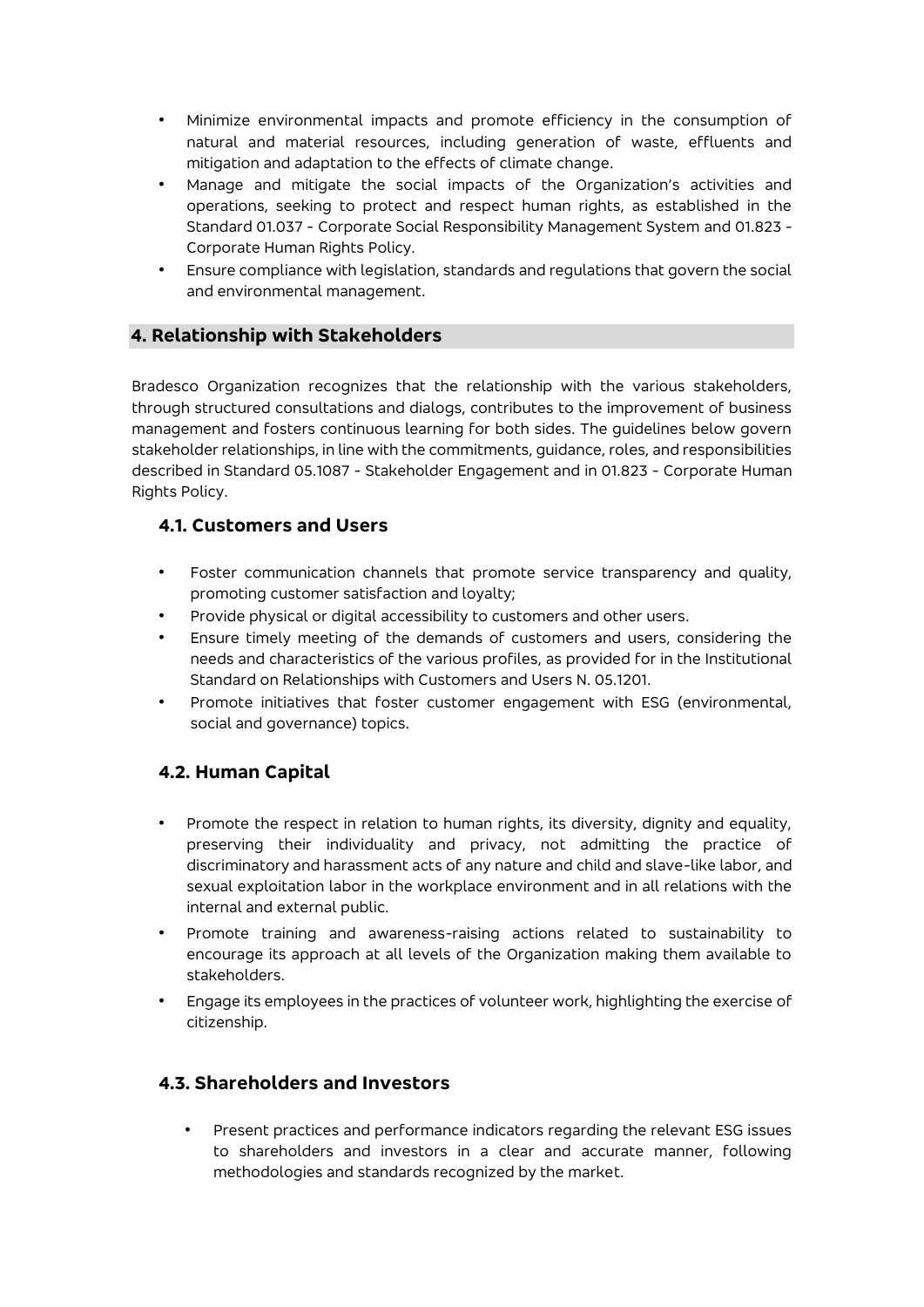# **4.4. Suppliers**

- Incorporate ESG criteria, including from the perspectives of risks and opportunities in processes of contract and management of suppliers and service providers.
- Evaluate, monitor and engage suppliers in accordance with guidelines established in Standard N. 01.769 - Social and Environmental Responsibility of the Supply Chain.

# **4.5. Society**

- Contribute to the dissemination and strengthening of the Sustainable Development Goals (SDGs).
- Dialogue and partner with civil society organizations that contribute to sustainable development.
- Promote donations and sponsorships, in line with the Organization's strategic guidelines, enhancing the contribution to the Sustainable Development Goals (SDGs) agenda, in accordance with Standard 05.1206 - Donations and Sponsorships.
- Promote the review of the Materiality Matrix of the Organization periodically, at least every two years, ensuring the participation of our main stakeholders in the process.

### **5. Governance structure**

#### **5.1. Board of Directors**

Responsible for establishing the Bradesco Organization's strategy in compliance with the best market practices and applicable laws and regulations in force, as well as for following best corporate governance and social and environmental responsibility practices, being advised by the Sustainability and Diversity Committee.

## **5.2. Sustainability and Diversity Committee**

- The Sustainability and Diversity Committee is responsible for watching over implementation of Sustainability Policy, Social and Environmental Responsibility Standard, and approving the fulfillment of sustainability commitments by the Organization, pursuant to 01.0184 – Charter of Bradesco Organization's Sustainability and Diversity Committee.
- Responsible for directing and overseeing the Sustainability Strategy, covering the ESG performance and the management of risks and opportunities related to climate change within the Organization.
- This Committee may, with the consent of the Board of Directors, request actions to the other Committees of the Organization, when these are involved in matters related to sustainability and social and environmental responsibility.

#### **5.3. Integrated Risk Management and Capital Allocation Committee**

The Integrated Risk Management and Capital Allocation Committee is responsible for assuring the compliance with risk policies and approve the limits of risk exposure.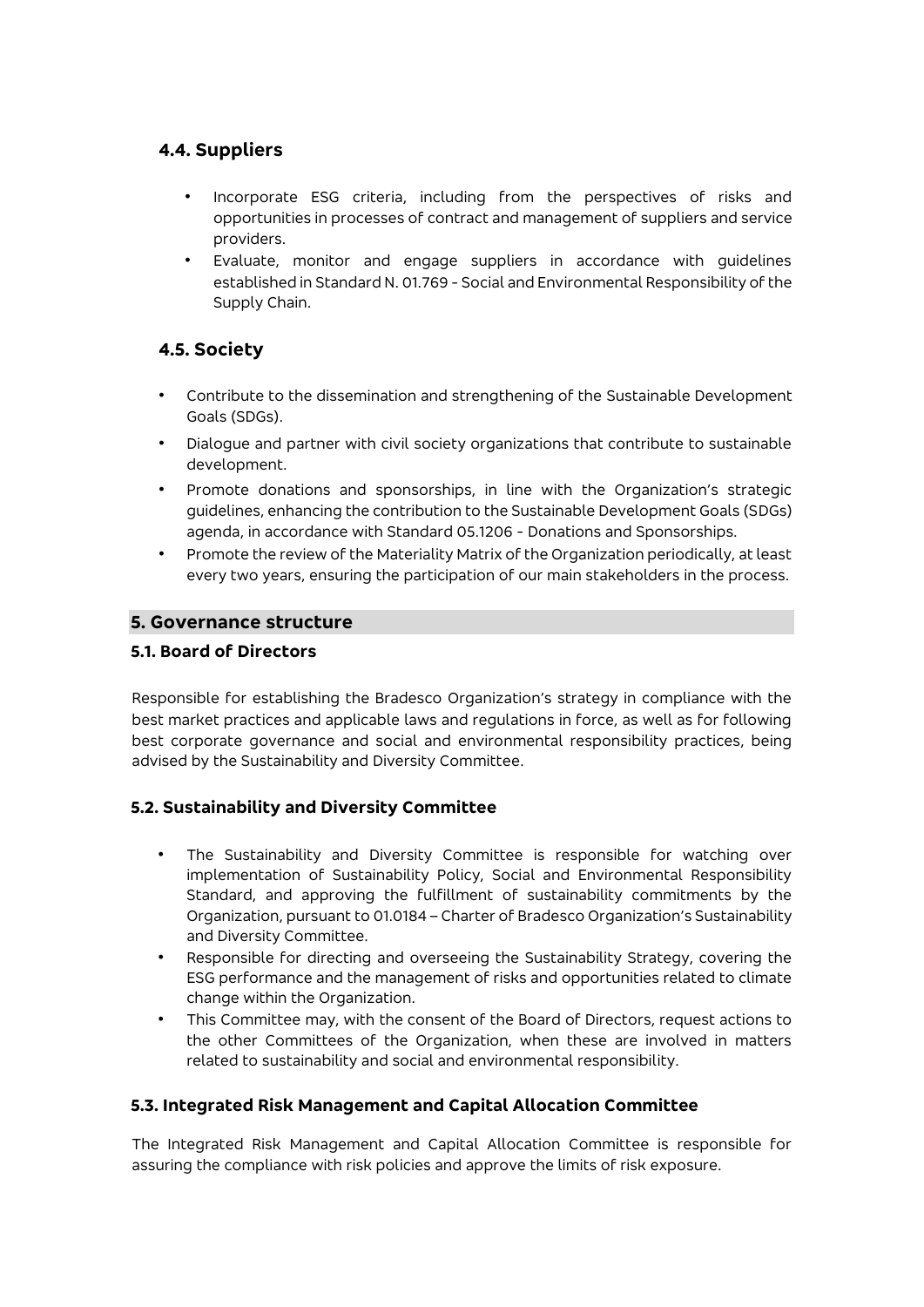This Committee is also responsible for advising the Board of Directors in the performance of its duties in the management and control of risks and capital.

### **5.4. Bradesco Organization's Executive Committee for Risk Management**

The Organization's Executive Risk Management Committee is responsible to deliberate on matters related to risk management, crisis management, capital management, models, internal controls and business continuity within the scope of the Bradesco Organization, here understood as the economic and financial consolidated.

### **5.5. Bradesco Organization's Executive Risk Monitoring Committee**

The Organization's Executive Risk Monitoring Committee is responsible for monitoring matters relating to risk management, capital, crisis management, models, information security, Prevention of Money Laundering and Terrorism Financing, internal controls and business continuity within the scope of the Bradesco Organization, here understood as the economic and financial consolidated.

### **5.6. Sustainability Commission**

The Sustainability Commission is responsible for proposing plans and actions that foster the application of best practices and the advancement of the Organization's ESG performance. Advises the Sustainability and Diversity Committee in its duties, in accordance with 01.797 – Charter of the Bradesco Organization's Sustainability Committee.

#### **5.7. Controllership Department, Corporate Sustainability Area**

Responsible for:

- Advise the Sustainability Committee and Commission, according to the guidelines of 01.111 - Bradesco Organization's Corporate Sustainability Policy and of this standard.
- Report adherence to and maintenance of voluntary social and environmental commitments to the Sustainability Commission and Committee.
- Support the institutional and business areas in complying with the guidelines of this standard, fostering the implementation of best ESG practices, including the management of factors and impacts related to climate change.

## **5.8. Integrated Risk Control Department, Area of Analysis and Control of Social and Environmental Risk:**

Responsible for:

- Integrate and coordinate the actions of identification, evaluation, control, monitoring and report of the Organization's social and environmental risks by applying the guidelines of 05.403 - Social and Environmental Risk Standard and Procedure Manual for Social and Environmental Risks.
- Meet the criteria established in item 3.3 regarding the identification and analysis of occurrences related to slave-like work, child labor and/or prostitution and follow the established governance.
- Evaluate and issue a social and environmental technical opinion, when requested.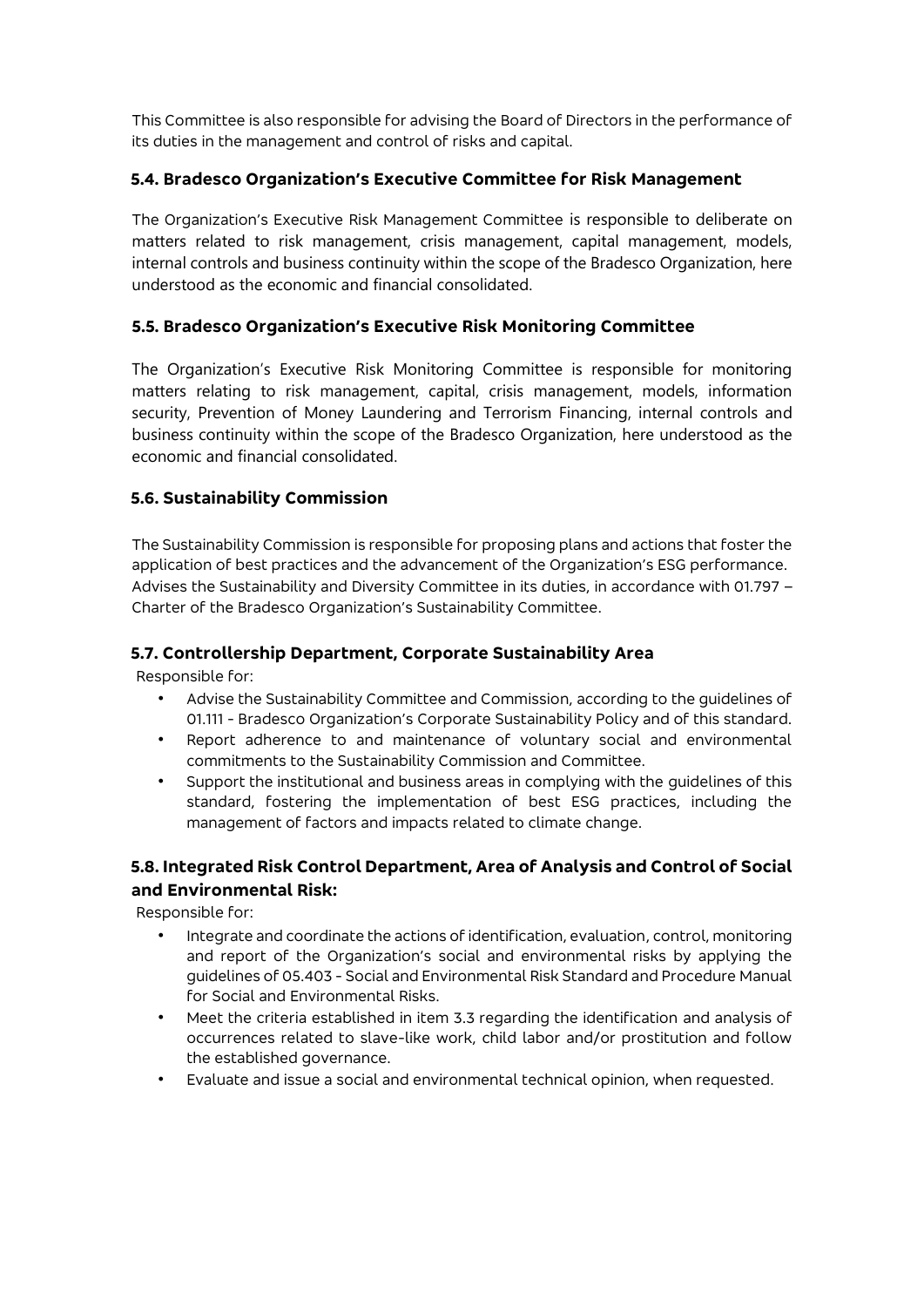## **5.9 – Compliance, Conduct and Ethics Department – DCCE**

Responsible for the guidelines provided for in the 05.1201 - Institutional Standard on Relationship with Customers and Users and 01.807 - Institutional Policy on Relationship with Customers and Users, in compliance with Resolution No. 4,539 of the Central Bank of Brazil, issued by the National Monetary Council on November 24, 2016.

#### **5.10. Credit Department**

Responsible for meeting the criteria established in item 3.3 regarding the non-granting of credit to customers involved in slave-like work, child labor and/or prostitution, according to the established governance.

#### **5.11 Procurement Department**

Responsible for supporting the development of Social and Environmental Responsibility actions in the Supply Chain - PBRSA and to submit for evaluation the suppliers who, during the approval or contracting processes, were exposed to social and environmental risks.

#### **5.12 Facilities Management Department**

Responsible for:

- Management of resource consumption, such as water and energy, and generation and disposal of waste by the Organization;
- Annual production of the inventory of greenhouse gas emissions from the Organization's operating activities, in accordance with market reporting standards;
- Promotion of employee awareness and engagement actions for eco-efficiency.

#### **5.13 Branches, Departments, Related Companies and Overseas Units**

Responsible for acting in accordance with internal policies and standards, voluntary commitments and sustainability indices used by the Organization in its activities and processes.

#### **6. Voluntary Commitments**

Bradesco is a signatory of voluntary social and environmental and sustainability commitments that reinforce or complement its Policies and Standards related to the theme, for which the following guidelines are adopted:

- Departments and Related Companies are responsible for proposing membership, implementing agreed principles and requirements, and reporting on their compliance periodically;
- The Controllership Department technically evaluates adherence proposals, as well as accountability and evidence of compliance with commitments;
- The Sustainability Commission assesses adherence to new agreements and compliance with commitments already made; and
- The Sustainability and Diversity Committee decides on new adhesions and the maintenance of existing commitments.

#### **7. Glossary**

As established by the National Monetary Council Resolution No. 4,327/2014 and by the Banking Self-Regulation System (SARB) of the Brazilian Banks Federation No. 14/2014, for the purposes of this standard, the terms indicated below shall have the following meaning: